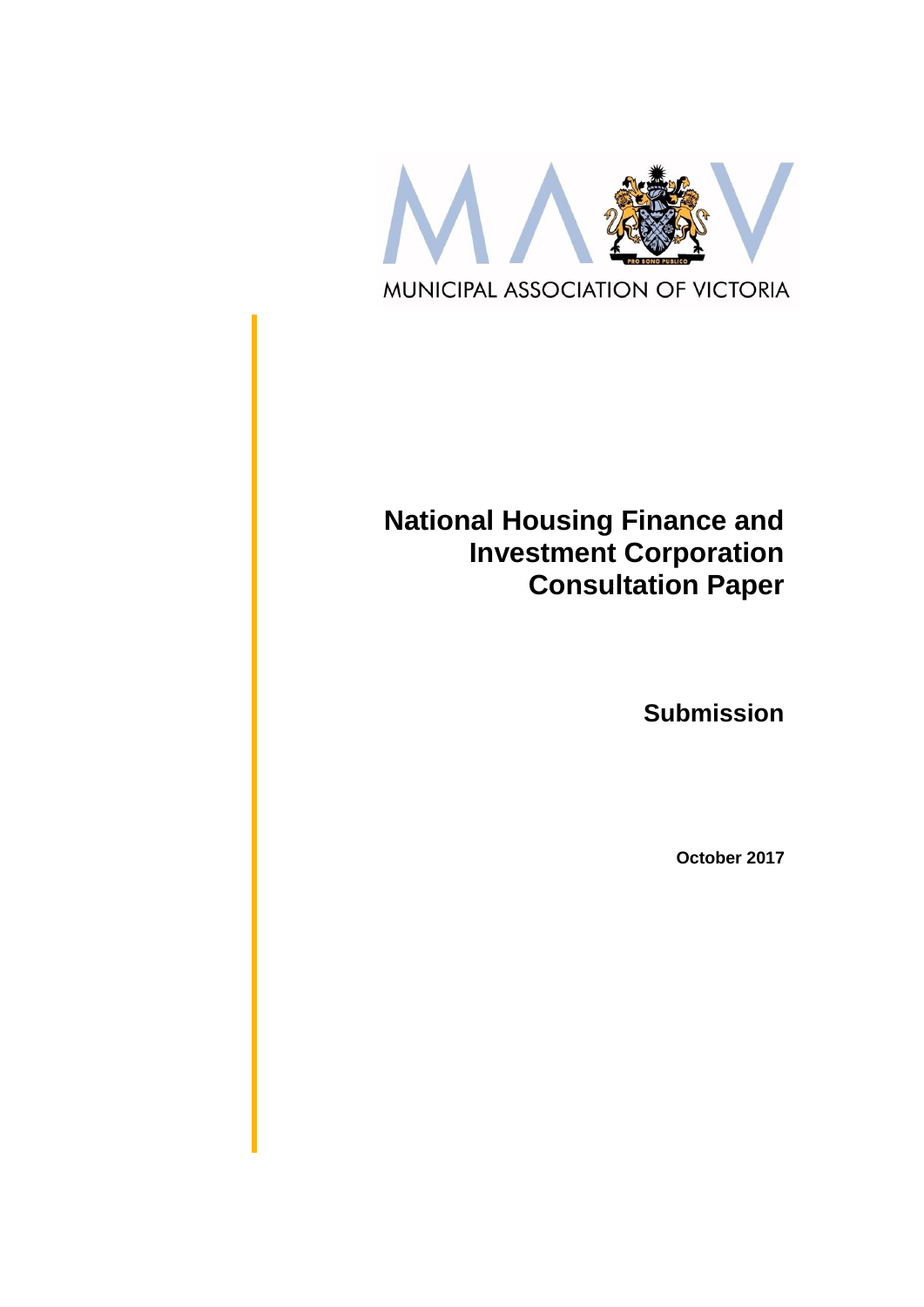

#### *© Copyright Municipal Association of Victoria, 2017.*

*The Municipal Association of Victoria (MAV) is the owner of the copyright in the publication MAV Submission to the National Housing Finance and Investment Corporation Consultation Paper.* 

*No part of this publication may be reproduced, stored or transmitted in any form or by any means without the prior permission in writing from the Municipal Association of Victoria.* 

*All requests to reproduce, store or transmit material contained in the publication should be addressed to Michelle Croughan, MAV, email mcroughan@mav.asn.au.* 

*The MAV does not guarantee the accuracy of this document's contents if retrieved from sources other than its official websites or directly from a MAV employee.*

*The MAV can provide this publication in an alternative format upon request, including large print, Braille and audio.* 

*The MAV Submission to the National Housing Finance and Investment Corporation Consultation Paper has been prepared by the MAV for discussion with member councils.* 

*The MAV is the statutory peak body for local government in Victoria. While this paper aims to broadly reflect the views of local government in Victoria, it does not purport to reflect the exact views of individual councils.*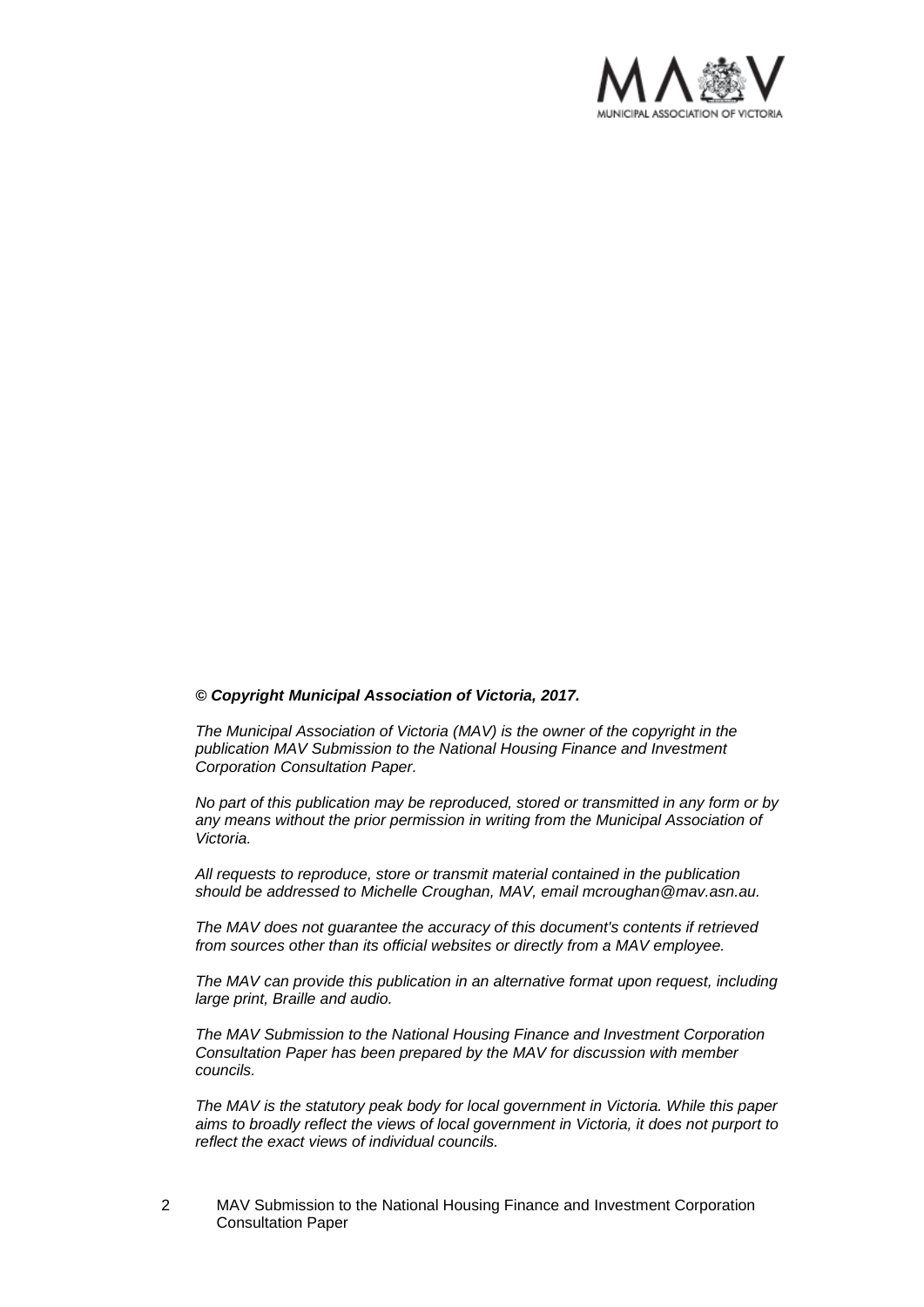

## Table of contents

| $\mathcal{I}$  |                                                                                 |  |
|----------------|---------------------------------------------------------------------------------|--|
| $\overline{2}$ |                                                                                 |  |
| 3              |                                                                                 |  |
|                | 3.1 Role of Victorian councils in housing infrastructure and service provision6 |  |
|                |                                                                                 |  |
| 4              |                                                                                 |  |
|                |                                                                                 |  |
|                |                                                                                 |  |
|                |                                                                                 |  |
|                |                                                                                 |  |
|                |                                                                                 |  |
| 5              |                                                                                 |  |
|                |                                                                                 |  |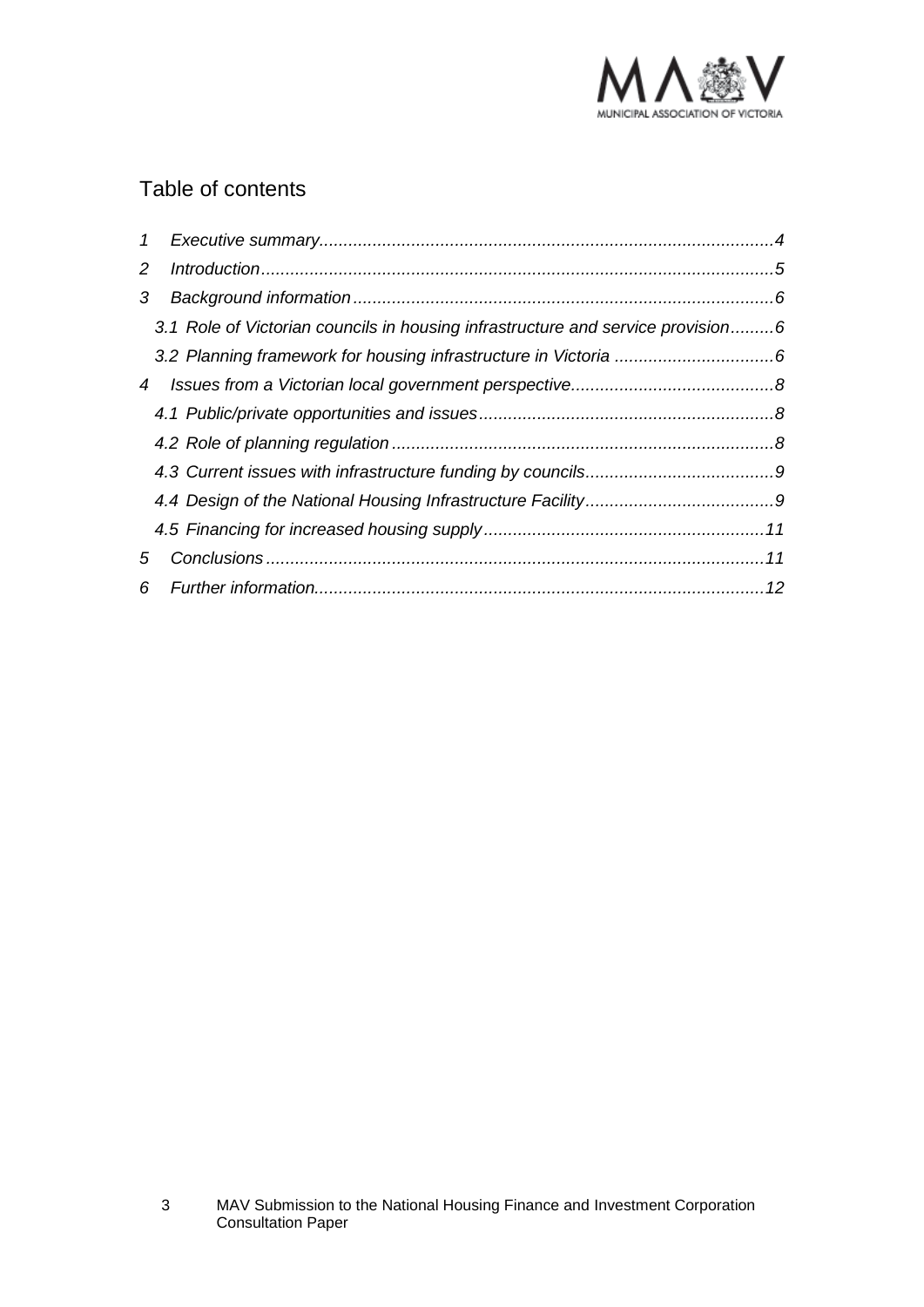

### <span id="page-3-0"></span>1 Executive summary

The Municipal Association of Victoria (MAV) welcomes the establishment of the National Housing Finance and Investment Corporation (NHFIC), and the National Housing Infrastructure Facility (NHIF) as useful ways to urgently increase the supply of housing through public sector investment in infrastructure.

The urgent time-frame the Commonwealth Government has set for making inroads into more affordable housing requires cutting through traditional funding mechanisms. The MAV believes the parameters around the NHFIC and the NHIF require careful working through and that appropriate consideration needs to be given to:

- Whether the concept of 'additionality' will overly constrain the administration of the NHIF.
- The existing regulatory mechanisms in different jurisdictions. Criteria relating to a certain proportion being set aside for affordable housing are unhelpful as the regulatory mechanisms currently do not exist in Victoria.
- Who can access funding and the implications of this for the attractiveness of particular locations and the housing market.

Further discussion is required with councils and the local government sector, including state associations about these issues.

To enable local government to participate fully and in a timely fashion, we suggest:

- Closely involving councils in the development of criteria for the funding facility, and appropriate types of planning controls to support achievement of the funds' goals
- Having the Australian Local Government Association (ALGA) represented on the National Housing and Investment Corporation
- Providing funding for a dedicated senior staff resource to the local government associations in the states with high population pressures would be an effective and efficient investment to coordinate necessary council involvement.
- Ensuring alignment of projects funded through the funding facility with strategies agreed in the Commonwealth/state housing agreements
- Requiring projects to demonstrably advance the provision of affordable housing consistent with State and local planning frameworks
- Utilising existing low debt financing structures, such as the MAV's Local Government Funding Vehicle, rather than duplicate with new structures.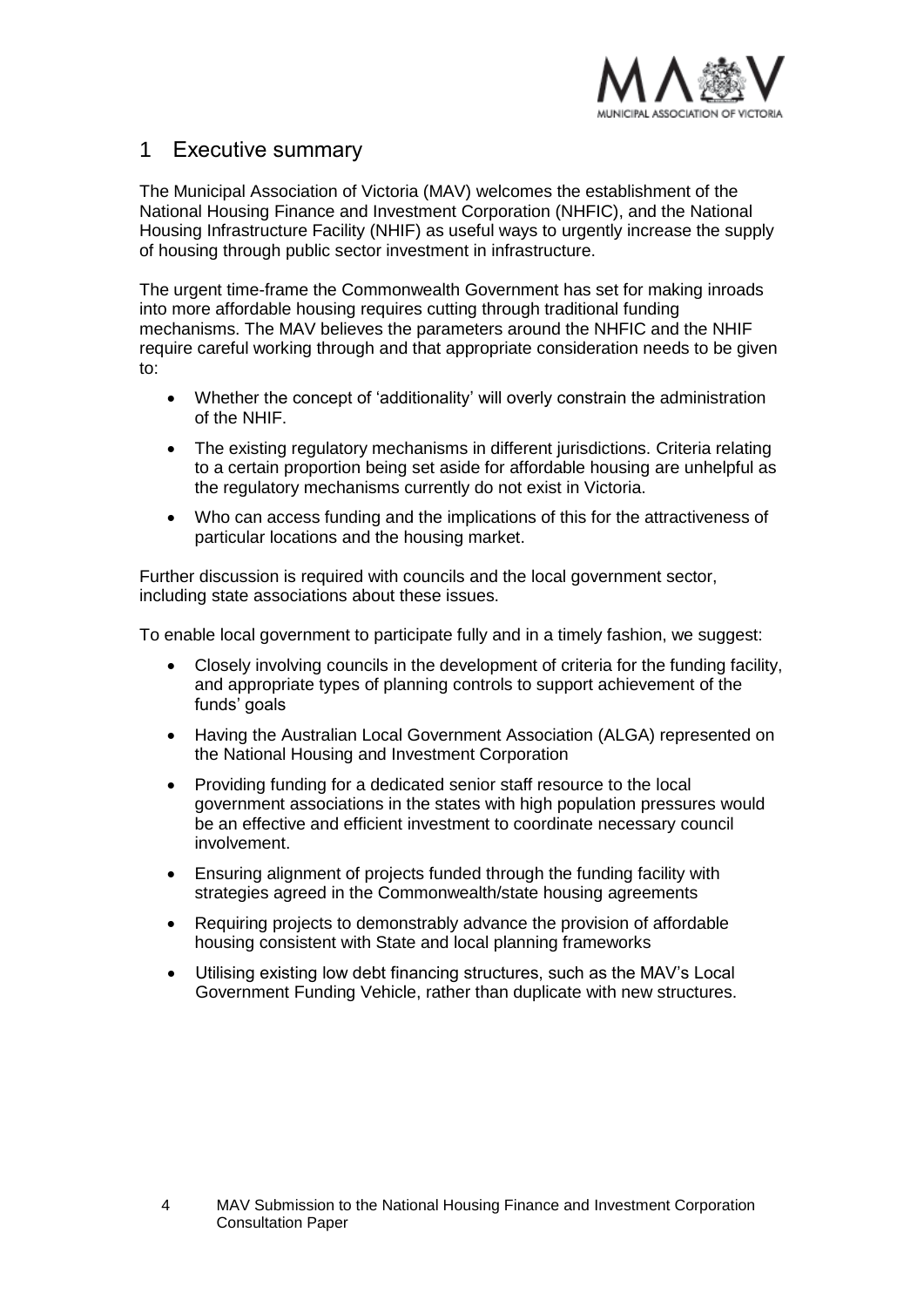

### <span id="page-4-0"></span>2 Introduction

The MAV is pleased that the Federal Government is taking an interest in affordable housing and the financial levers that could assist in overcoming obstacles to its provision. We welcome the opportunity to provide comment on the proposed corporation and funding facility.

Councils in Victoria are cognisant of communities' needs for affordable housing. In greater Melbourne in particular, demand for accommodation is driven by an everincreasing number of people wanting to live, work and invest in its environs. The challenge this poses for all levels of government is enabling more housing to be delivered in such a way that economic activity, liveability and resilience of communities are supported.

Distributive issues of who bears costs and who captures value from residential land are complex. In greenfield areas, state and local governments have gone some way to capture value through state land taxes and developer contributions required to be provided to councils for subdivisions. Opportunities for capturing contributions from infill development may be missed, however, as such development is often not as predictable, or of a scale, that enables infrastructure contributions.

Increasingly private contributions and housing associations are being relied on to supply social housing and supplement public housing. This has not been sufficient to meet demand or provide the necessary levels of services for neighbourhoods. Anecdotally, many municipalities report an increase in housing insecurity and homelessness related to both supply and rental costs.

The MAV State Council, a representative body made up of the 79 Victorian councils, has made a number of resolutions relating to affordable housing. A further five motions were put to the MAV State Council held in October 2017. Councils are concerned about the state government's reliance on the sale of public housing estates to private developers with minimal public housing increases. It is imperative to ensure positive social and public investment is realised through public/private models, and that a net community benefit is realised and capitalised on.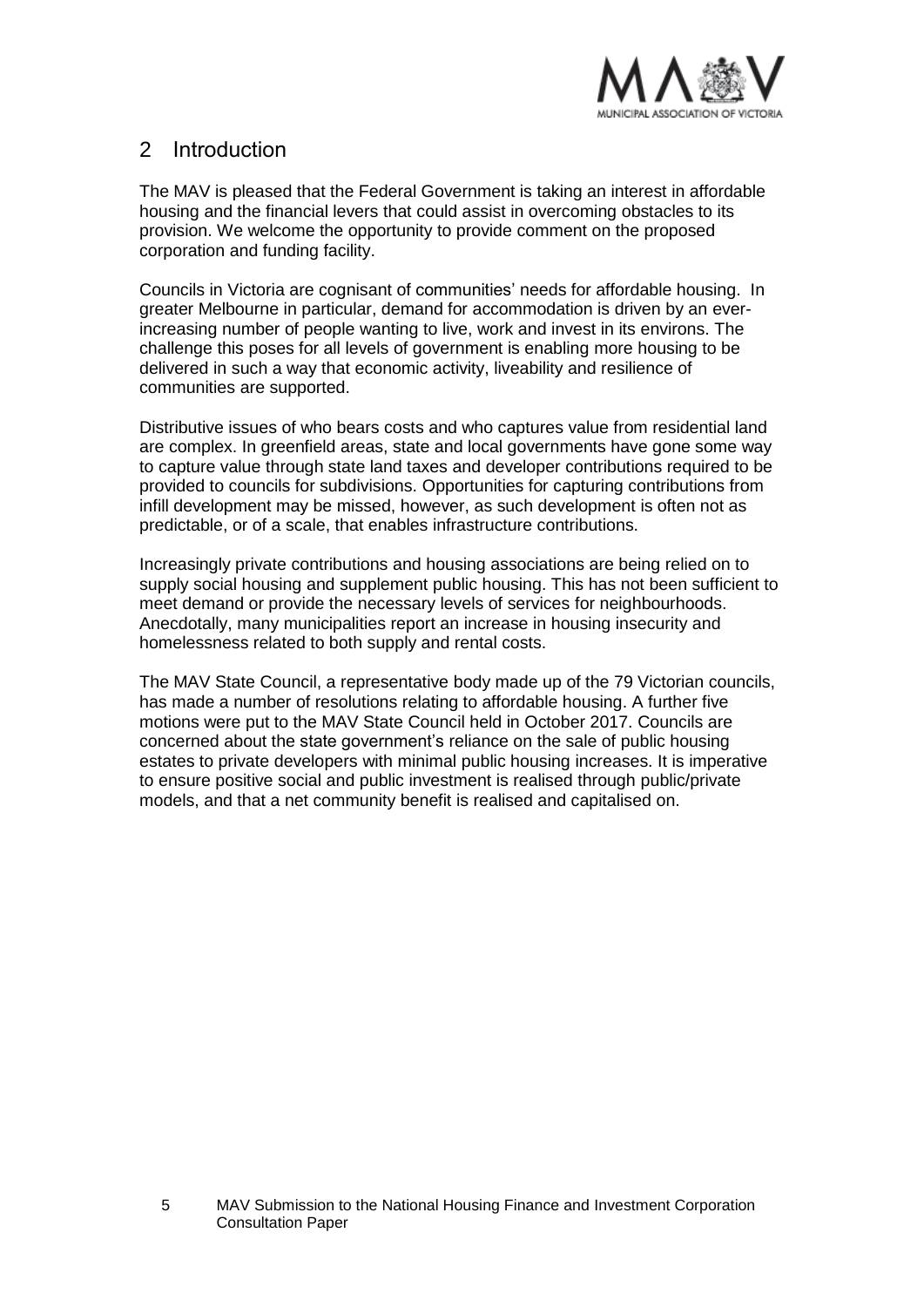

### <span id="page-5-0"></span>3 Background information

#### <span id="page-5-1"></span>**3.1 Role of Victorian councils in housing infrastructure and service provision**

Councils in Victoria play an important role in encouraging high quality affordable housing through:

- Identifying and providing for sufficient housing supply to meet demand and in line with state and local strategic planning frameworks
- Planning for communities with diversity and an appropriate range of infrastructure and services
- Negotiating development outcomes during the development assessment process to provide for affordable housing
- Building and nurturing social cohesion.

The infrastructure most urgent and necessary to be provided when additional housing is created include:

- Road and street infrastructure councils manage thousands of kilometres of road and street infrastructure, and spend more \$50 million a year on street lighting
- Stormwater infrastructure councils in the greater Melbourne area collectively manage and maintain some 27,000 kilometres of drainage infrastructure
- Public urban space, parks, open space, canopy cover for urban cooling, playgrounds and active transport options such as walking and cycling tracks
- Community facilities, such as town hall facilities, public libraries, leisure and recreational facilities (ovals, pavilions)
- Provision of early childhood services, such as maternal and child health and immunisation services
- Aged care services councils provide some 80% of Victoria's home and community care services across the state.

### <span id="page-5-2"></span>**3.2 Planning framework for housing infrastructure in Victoria**

To assist in the Commonwealth Treasury's understanding of the Victorian housing infrastructure context and the role of the state government, councils and developers, the following is a brief summary:

- The *Planning and Environment Act* 1987 is the primary legislative instrument. There have been recent changes to the Act through the *Planning and Environment Amendment, (Housing Affordability and Other Matters) Act* 2017.
- *Plan Melbourne 2016* is the 30 year planning framework within which the future development of Melbourne and key regional cities is planned.
- The Plan encourages higher density development in established areas along main transport routes, in activity centres and employment nodes. It suggests that 70% of new development will be in established areas, a target that has been consistently reached since 2014.
- The Department of Environment Land Water and Planning (DELWP) and the Victorian Planning Authority (VPA) have primary responsibility to deliver *Plan Melbourne.*
- 6 MAV Submission to the National Housing Finance and Investment Corporation Consultation Paper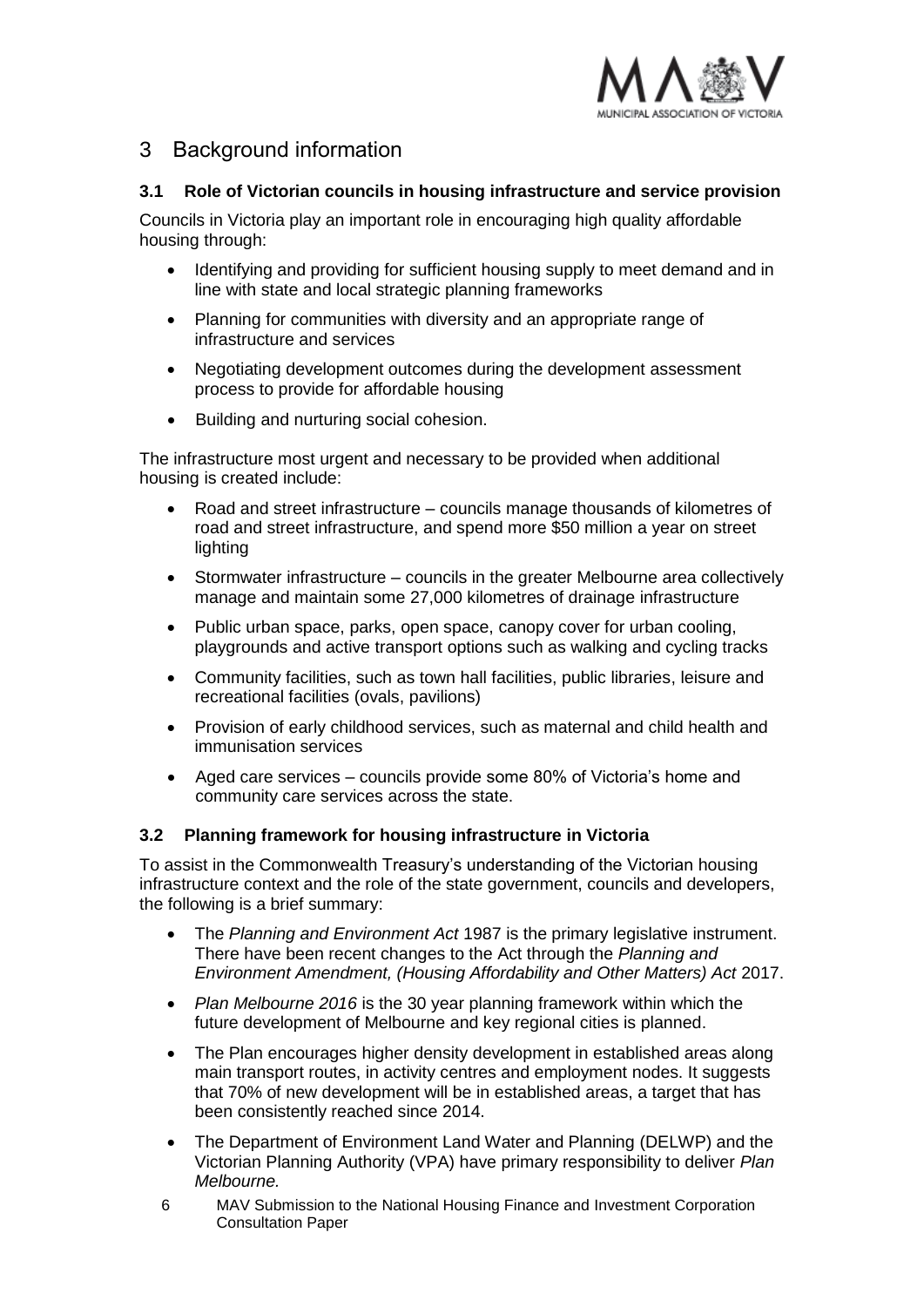

- *Plan Melbourne* calls for the preparation of sub-regional land use planning frameworks which have recently commenced:
	- o These frameworks will guide councils in applying zones and overlays
	- o Councils must be consistent with the State framework and require Ministerial approval for changes to planning controls.
- Infrastructure Victoria prepares a 30 year Infrastructure Strategy for Victoria after which the Government has 12 months to prepare a five year Infrastructure Plan outlining priorities.
- In identified Growth Areas:
	- o Areas are planned in detail and infrastructure requirements are identified through Precinct Structure Plans and Infrastructure Contribution Plans (generally prepared by the Victorian Planning Authority)
	- o State infrastructure (eg, arterial roads, water, mains drainage, sewerage, regional recreation facilities etc) is provided by State agencies and supplemented with funding from the Growth Areas Infrastructure Charge
	- o Local infrastructure (eg, local roads, stormwater infrastructure, public open space and community facilities) is provided by councils. Transport infrastructure is most often undertaken as a works-in-kind contribution by developers and monetary contributions are made for public open space and community facilities.
- In established areas, councils are responsible for local infrastructure maintenance and renewal (eg, local roads, stormwater infrastructure, public open space and community facilities). Significant strategic planning is being done for strategic redevelopment sites that will contribute increased housing opportunities including affordable housing. Councils often work closely with housing associations and other key organisations to encourage affordable housing.
- The Victorian Auditor General's Office reports that the sector received development contributions of approximately \$815 million in 2014–15 (approximately \$696 million in 2013–14). Of this amount 29% (or \$236.6 million) was a monetary contribution with the remaining works-in-kind.
- Inclusionary zoning is being piloted in a small number of councils, but it will take some time for this to be reflected in all Victorian planning schemes. The pilot has been initiated by the Victorian Government for state government land in a small number of local government areas. Some councils have also negotiated voluntary inclusionary zoning outcomes.
- In terms of financing, Victorian councils are currently operating in a ratecapped framework, with annual increases determined by the Victorian Government. Since rate-capping was introduced, increases in rate collections have been limited to approximately 2% per year.
- In terms of debt financing, MAV has established a Local Government Funding Vehicle which has issued \$340,000,000 since 2014 across three tranches, for 33 councils which have participated. Borrowing levels range from \$55,000,000 to \$150,000. The vehicle sources funding directly from capital market investors including super funds, insurers and asset managers, and has the capacity to issue green bonds and support social initiatives.
- 7 MAV Submission to the National Housing Finance and Investment Corporation Consultation Paper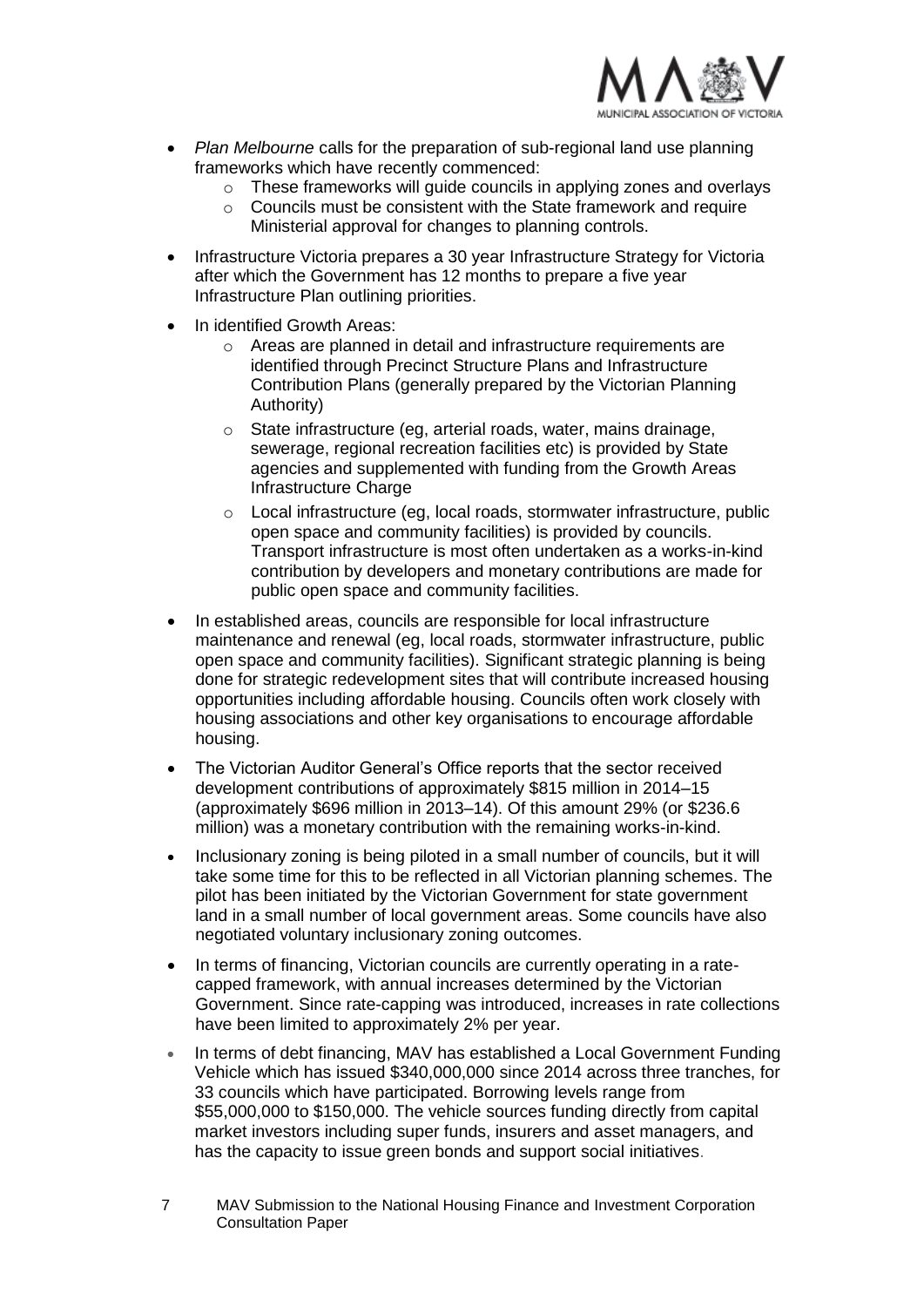

### <span id="page-7-0"></span>4 Issues from a Victorian local government perspective

#### <span id="page-7-1"></span>**4.1 Public/private opportunities and issues**

The Victorian Government has been progressively moving away from provision of public housing (ie, housing directly owned and controlled by the state) to more variable solutions, such as social housing with various incentives and arrangements through community and private providers. The impact of this has been to diminish the public housing stock and the availability of cheaper options for low income earners, key workers and first home buyers. It has also reduced certainty about public housing in those locations where land and housing is expensive.

The greater reliance on place-based private sector involvement in Victoria means that there are real questions to be considered about the effective and fair means by which the grants and concessional loans proposed by the new Commonwealth funding facility can be delivered and managed to ensure they increase affordability, either through new social housing or quality affordable private stock.

It will be important for projects being financed through the new proposed facility to complement Commonwealth/State housing agreement arrangements, and that they do not simply result in access to lower interest rates and loans for private developers without accompanying lower prices for housing

Councils are well placed to facilitate and brokage partnerships between the private and public sector.

### <span id="page-7-2"></span>**4.2 Role of planning regulation**

Relaxing local planning laws and increasing housing density are not necessarily the right solutions to increasing housing supply. In fact, the opposite is more likely to be true. There will be potentially more adverse economic and social outcomes than benefits, if the very attributes which make the capital cities attractive are not adequately protected. In some cases increased density is an appropriate response to affordability, this needs to be targeted both to ensure that the area is suitable, and that the resulting housing is actually affordable.

Increasing the supply of housing in outer metropolitan areas can actually lead to reduced affordability due to higher transport costs associated with accessing employment areas, services and facilities and high household expenditure on new utility installations. New cheaper housing can also entrench pockets of relative socioeconomic disadvantage, as well as reduced social participation and social cohesion due to the relative isolation of some outer suburban communities. This is particularly acute where medical, health and other support services lag housing development.

The impacts of uncontrolled development in both an infill and greenfield context can be, in part, mitigated by good planning. However, a one size fits all approach or a preference for greenfield development above infill development will have significant impacts on cities and growth must be managed in an integrated way. Metropolitan wide planning is important and it is critical that structure planning and infrastructure planning are concurrent and that funding mechanisms are thought about early in the planning process.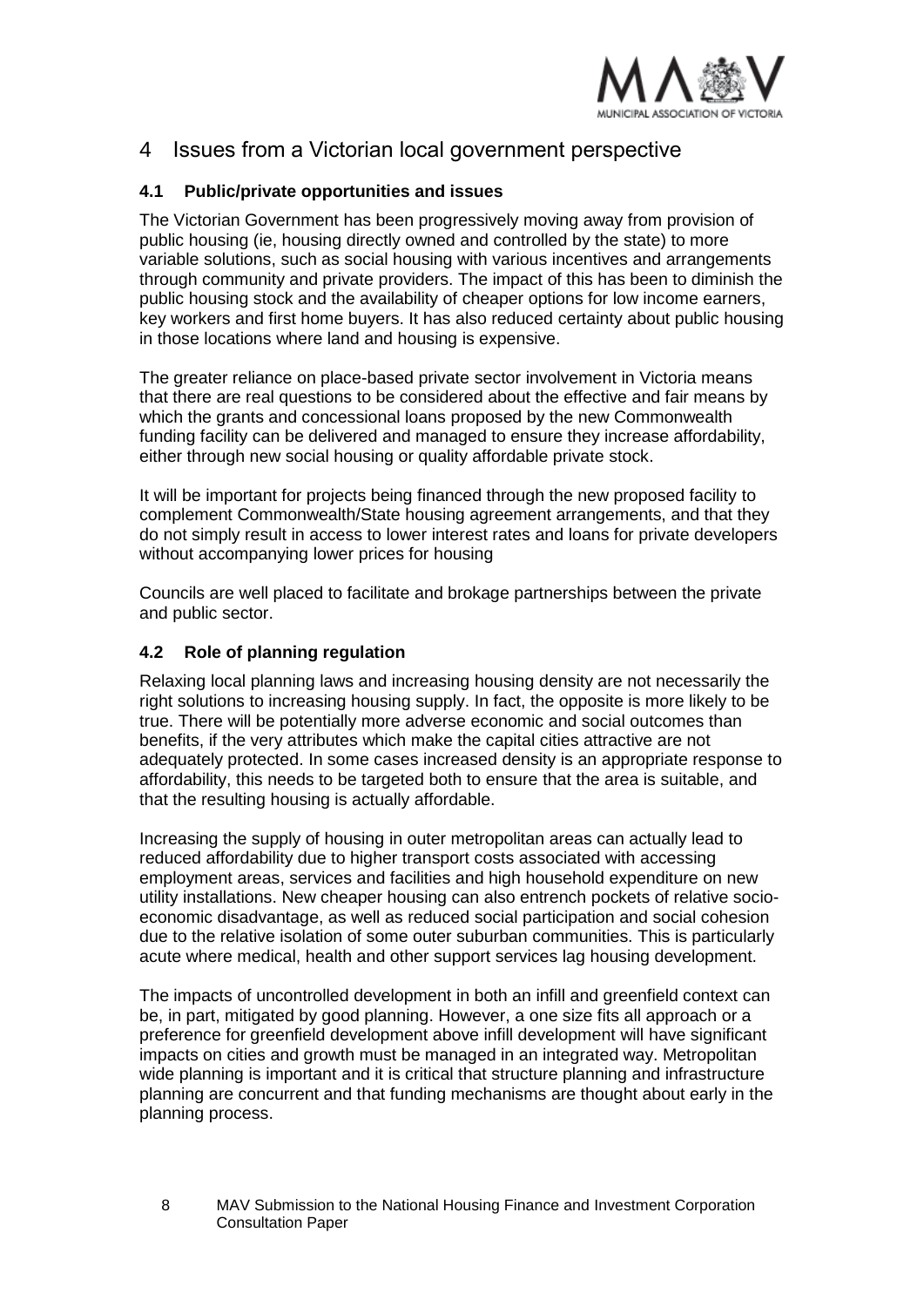

While Victoria has a well-established approach to growth area planning, inclusive of forward precinct structure planning, infrastructure contributions and coordination of infrastructure agencies, these processes are by no means perfect.

Development in established areas remains considerably more challenging, with less opportunity for private sector contributions to public infrastructure renewal. In established areas it is less likely for there to be comprehensive precinct plans or infrastructure contribution plans in place for infill development as the development is not as predictable or large enough in scale to logically enable infrastructure contributions.

Housing diversity is a key aspect of addressing affordability, and the prioritisation of locations which would not otherwise be considered for development are worthy of further examination. The current and future needs of residents seeking housing also needs to be considered. For example older Australians retiring and down-sizing, and opportunities for multi-generations of families to enable caring in the home in preference to institutional settings.

#### <span id="page-8-0"></span>**4.3 Current issues with infrastructure funding by councils**

The ability of councils to raise additional revenue to assist with the funding of essential infrastructure is extremely limited. Infrastructure contributions are critical to providing appropriate infrastructure onsite, however, there are still issues with:

- Providing infrastructure at the appropriate time in the development cycle. The demand for facilities and services often comes well before infrastructure contributions can be fully collected
- Significant growth outpacing the ability for councils to provide infrastructure particularly where infrastructure contributions do not fully fund facilities or where infrastructure contributions are not collected (eg. urban infill).
- The diminishing pool of grant funding for community infrastructure both from federal and state governments.
- The funding of regional scale facilities such as libraries and aquatic centres that often fall outside of the scope of infrastructure contributions.

This is resulting in the chronic underfunding of community infrastructure across Victoria. The impact of these factors upon councils' capacity to deliver timely community infrastructure is being further compounded by the cap on rates which Victorian councils can collect.

It is worth noting that councils and communities also bear considerable recurrent costs of operating and maintaining infrastructure over its life cycle. The upfront capital cost is likely to be a small proportion of total costs.

#### <span id="page-8-1"></span>**4.4 Design of the National Housing Infrastructure Facility**

The NHIF is a welcome funding facility, although it is difficult to make comment about its financing parameters until the national demand from local government is known. It is suspected that the funding will not be sufficient to address the chronic underfunding of infrastructure across Australia.

The MAV supports the definition of eligible applicants and the ability for multiple councils to apply. It is particularly important that there are defined eligibility criteria,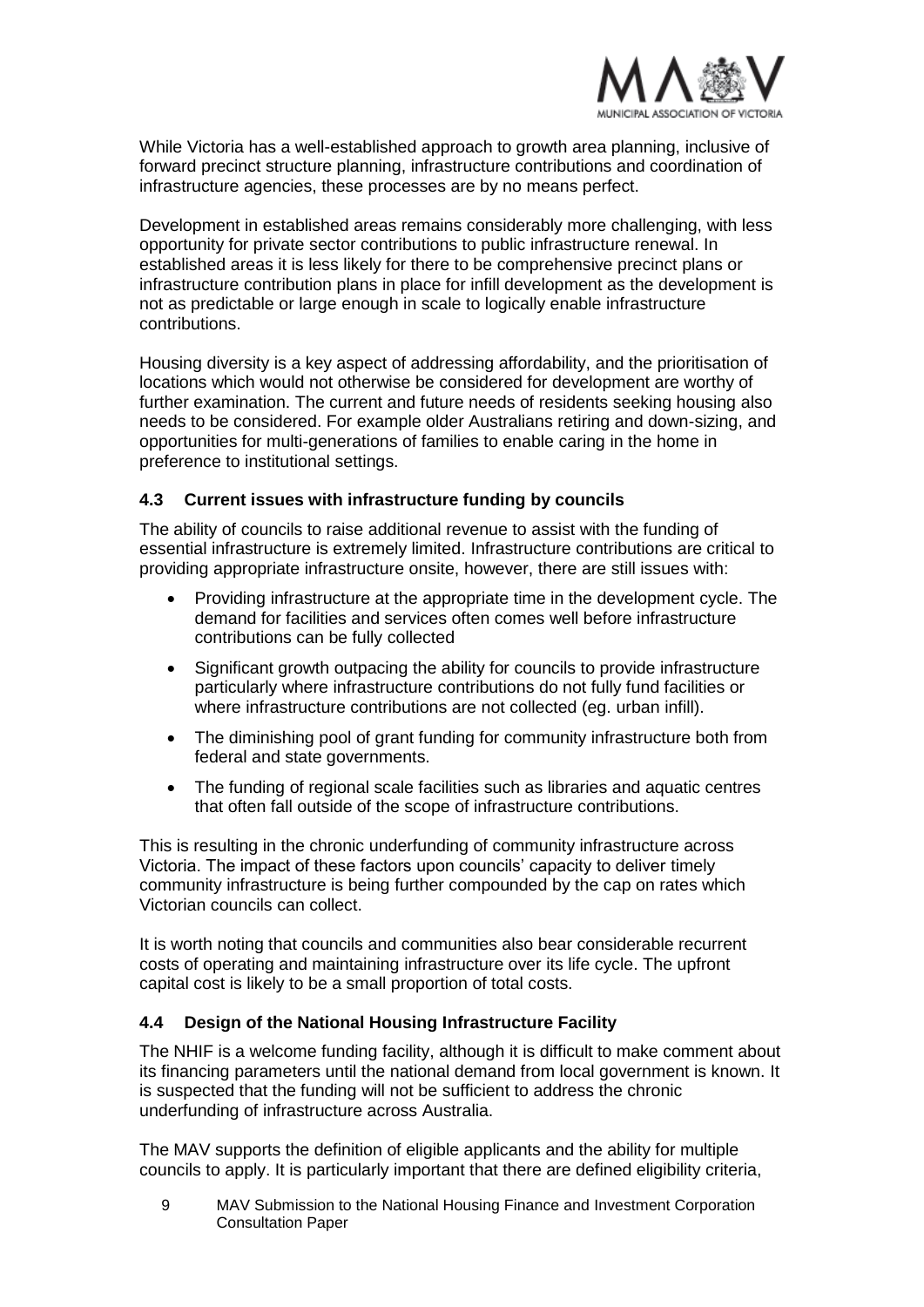

as there is considerable potential for the fund to be targeted at sensitive political locations, rather than where greatest impact can be made for the greatest need.

The MAV considers the funding should continue to be constrained to local government as the state government has other funding vehicles available to it. Community housing associations and the like are housing providers and do not provide the associated infrastructure communities expect to be in place where they live. Inclusion of funding for innovative financing partnership opportunities can be achieved through council-led special purpose entities such as land trusts and not-forprofit companies.

In relation to eligible projects, the MAV is concerned that the concept of 'additionality' will overly constrain the administration of the facility. It is certainly understood that geographic areas where supply and affordability pressures are found is a key criteria, but also demonstrating that a project would otherwise not proceed or face undue delay without NHIF would be difficult. There may be other good reasons why a project has not proceeded including whether the land can be 'efficiently' and 'appropriately' developed.

Instead we suggest that the geographic criteria be retained and a new criteria added requiring projects to *'demonstrably advance the provision of affordable housing consistent with State and local planning frameworks'*:

Specific needs identified for established areas include transport infrastructure (especially that which supports mode shift away from road congestion) and remediation costs of brownfield land. This is particularly relevant where there is value in transitioning industrial land to mixed use. Investment through the facility would enable remediation of land on condition of affordable housing provision in the subsequent development. This would also enable private land to be freed up to increase housing supply in established areas, not just examination of governmentowned land.

At present we do not support criteria relating to a certain proportion of new housing being set aside for affordable housing as the regulatory mechanisms currently do not exist in Victoria. Inclusionary zoning is being piloted but it may take some time for this to be reflected in all Victorian planning schemes.

In summary, the facility needs to:

- Develop criteria/eligibility requirements and allocation of funds should seek to provide any balance between growth areas, established and regional areas. Criterion is necessary for transparency as there is the threat the allocation of funds becomes politicised towards marginal seats.
- Allocation of funds needs to be measurable that it will deliver affordable housing (bricks and mortar).
- Clear definition of affordable housing (affordable to rent, purchase, shared equity, community housing) is important as there are variations across States.

Clear objectives and principles need to be established to ensure the Corporation initiative addresses the issue of housing affordability. The measure needs to more Australians housed in affordable (accessible and appropriate) housing, close to infrastructure and services.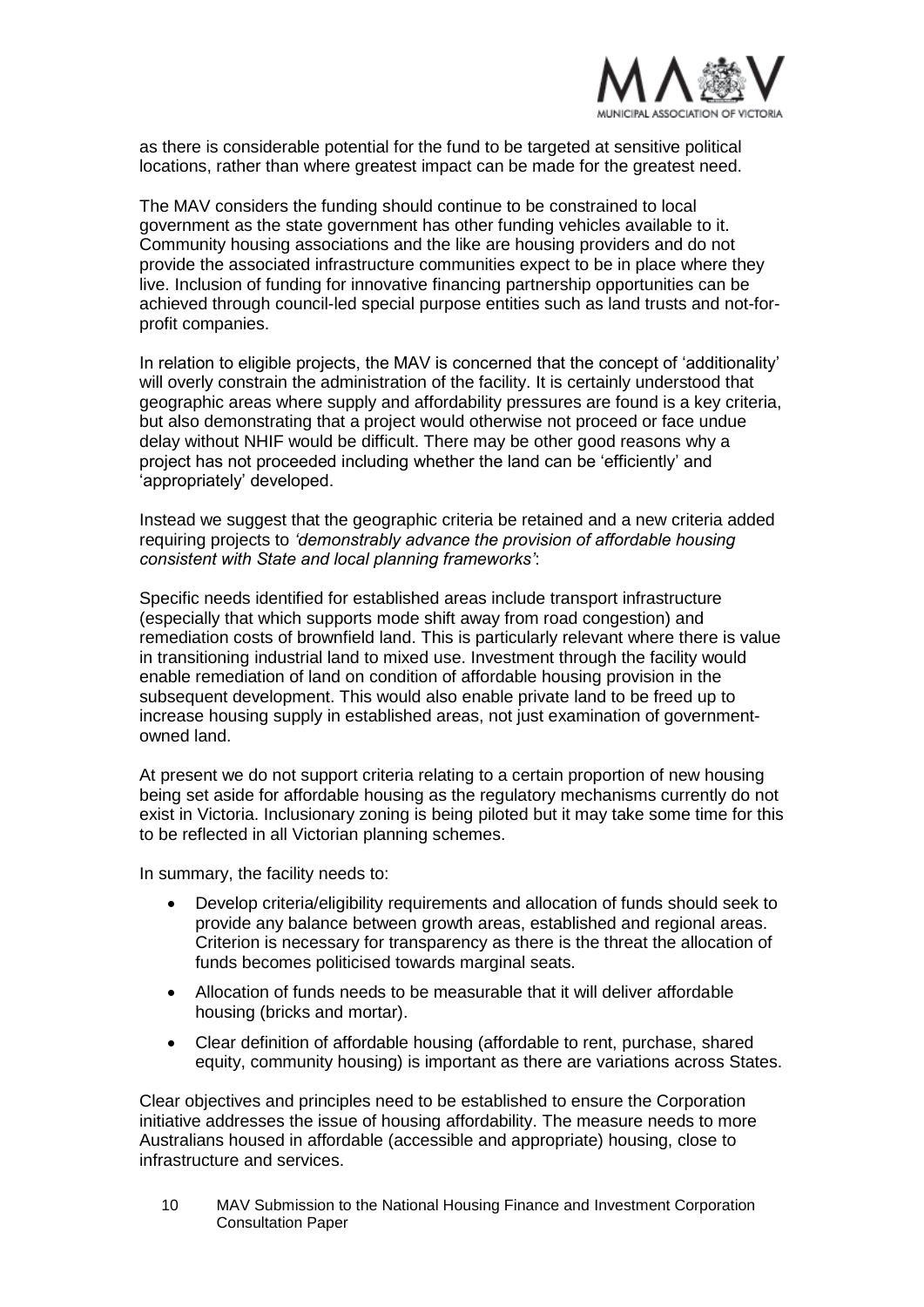

We note that the \$1 billion National Housing Infrastructure four year timeframe is a short time frame to see positive changes in housing affordability nationally.

#### <span id="page-10-0"></span>**4.5 Financing for increased housing supply**

Recent moves by the state government to establish additional financial levers such as the Victorian Social Housing Growth Fund and the loan guarantees for community housing associations have been welcome. It will therefore be important for this initiative to be integrated with Victorian Government initiatives, as there are various conditions the Victorian Government places on councils in the delivery of and investment of infrastructure

In respect of funding vehicles, we suggest that the role of the Federal Government's Infrastructure facility could be to act as an investor in the MAV Local Government Funding Vehicle, rather than setting up another independent structure competing with this existing structure. This vehicle would provide for immediate and streamlined transactions which would enable funds to not have to be delivered through state and territory governments.

### <span id="page-10-1"></span>5 Conclusions

The MAV looks forward to further dialogue between the Commonwealth Government and local government on this priority initiative. There are considerable opportunities to be unleashed through the opportunity this allocation of funds presents. Through well-established criteria and strategic investment, better services can be delivered for communities.

To enable local government to participate fully and in a timely fashion, we suggest:

- Closely involving councils in the development of criteria for the funding facility, and appropriate types of planning controls to support achievement of the funds' goals
- Having the Australian Local Government Association (ALGA) represented on the National Housing and Investment Corporation
- Providing funding for a dedicated senior staff resource to the local government associations in the states with high population pressures would be an effective and efficient investment to coordinate necessary council involvement. In Victoria there are big variations in councils' role in the provision of infrastructure for housing depending on whether they are in established or growth areas. A staff resource would enable state issues to be worked through relevant to the particular cohort of councils, in addition to issues of state-wide significance such as housing policy, planning schemes mechanisms and building infrastructure capability. This resource will be critical to providing local knowledge to the national corporation
- Ensuring alignment of projects funded through the funding facility with strategies agreed in the Commonwealth/state housing agreements
- Requiring projects to demonstrably advance the provision of affordable housing consistent with State and local planning frameworks
- Utilising existing low debt financing structures, such as the MAV's Local Government Funding Vehicle, rather than duplicate with new structures.
- 11 MAV Submission to the National Housing Finance and Investment Corporation Consultation Paper